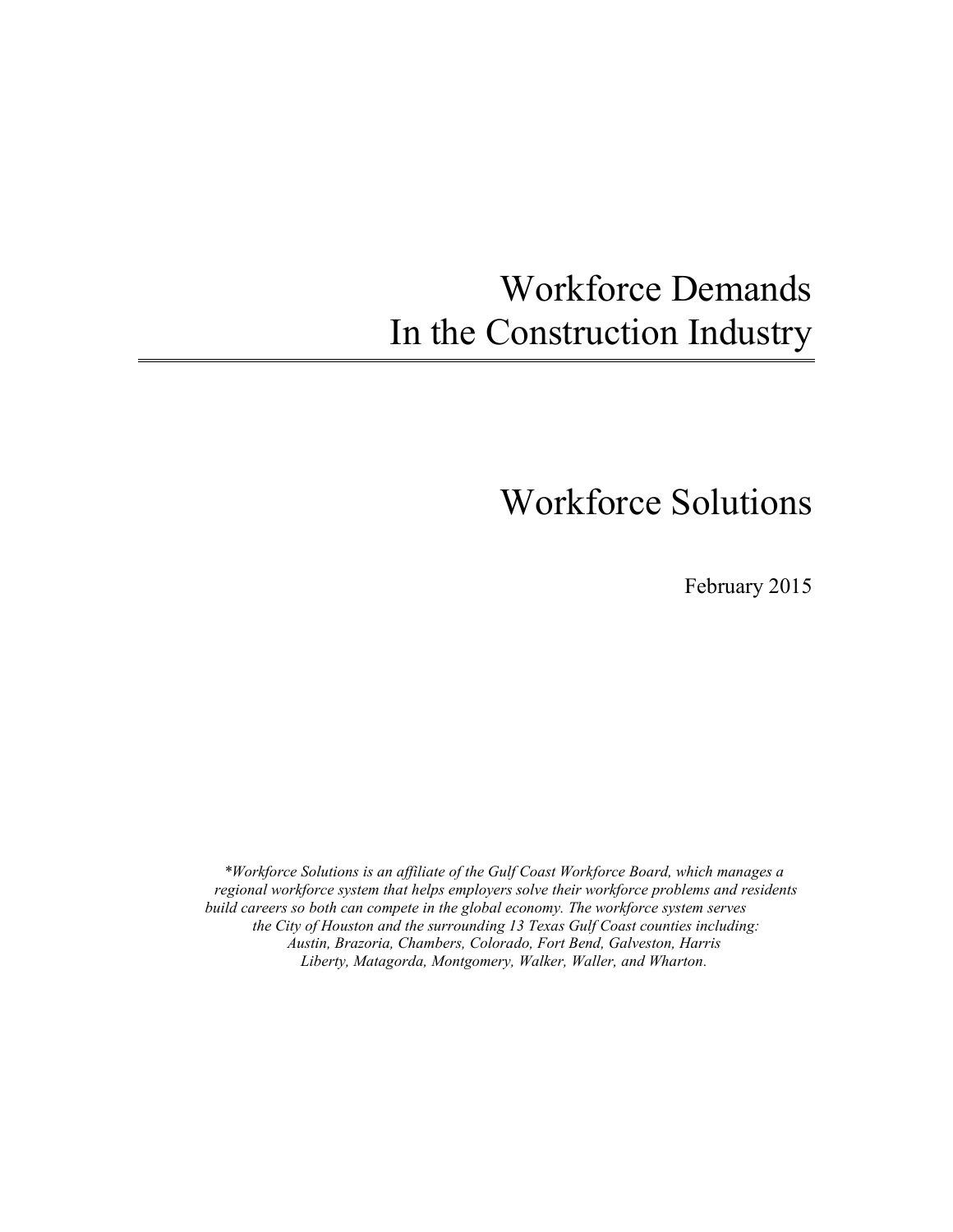## **An Overview of Construction**

Today, the Gulf Coast Region's construction industry employs some 205,000 people. While construction industry employment has yet to recover all jobs lost during the recent recession, it has been steadily rising since 2011 and is approaching the pre-recession high of some 210,000 jobs.

The construction industry provides an extensive range of career opportunities. Growth is projected for numerous occupations throughout the industry, from construction laborers to engineers. Many of these positions offer good wages and have varying education and training requirements ranging anywhere from short term on-the-job training to post-secondary degrees and professional licenses.

This report provides an overview from a workforce stance on the state of the construction industry, its various subsectors, and the challenges the Gulf Coast Region faces now and in the future to serve the industry.

#### **Employment and the Great Recession**

Each month the Current Employment Statistics (CES) program of the Bureau of Labor Statistics produces nonfarm industry employment estimates based on a monthly employer's survey. The data is produced for the Houston-Sugar Land-Baytown Statistical Metropolitan Statistical Area (H-S-B MSA) and not the full 13-county level for the Gulf Coast Region, but it does capture most of the region's employment.

Prior employment highs in Construction were bolstered by sub-prime mortgage lending. Beginning in December 2007 the industry lost tens of thousands of jobs, bottoming out in January 2011. Since then more than 41,500 jobs have been recovered.

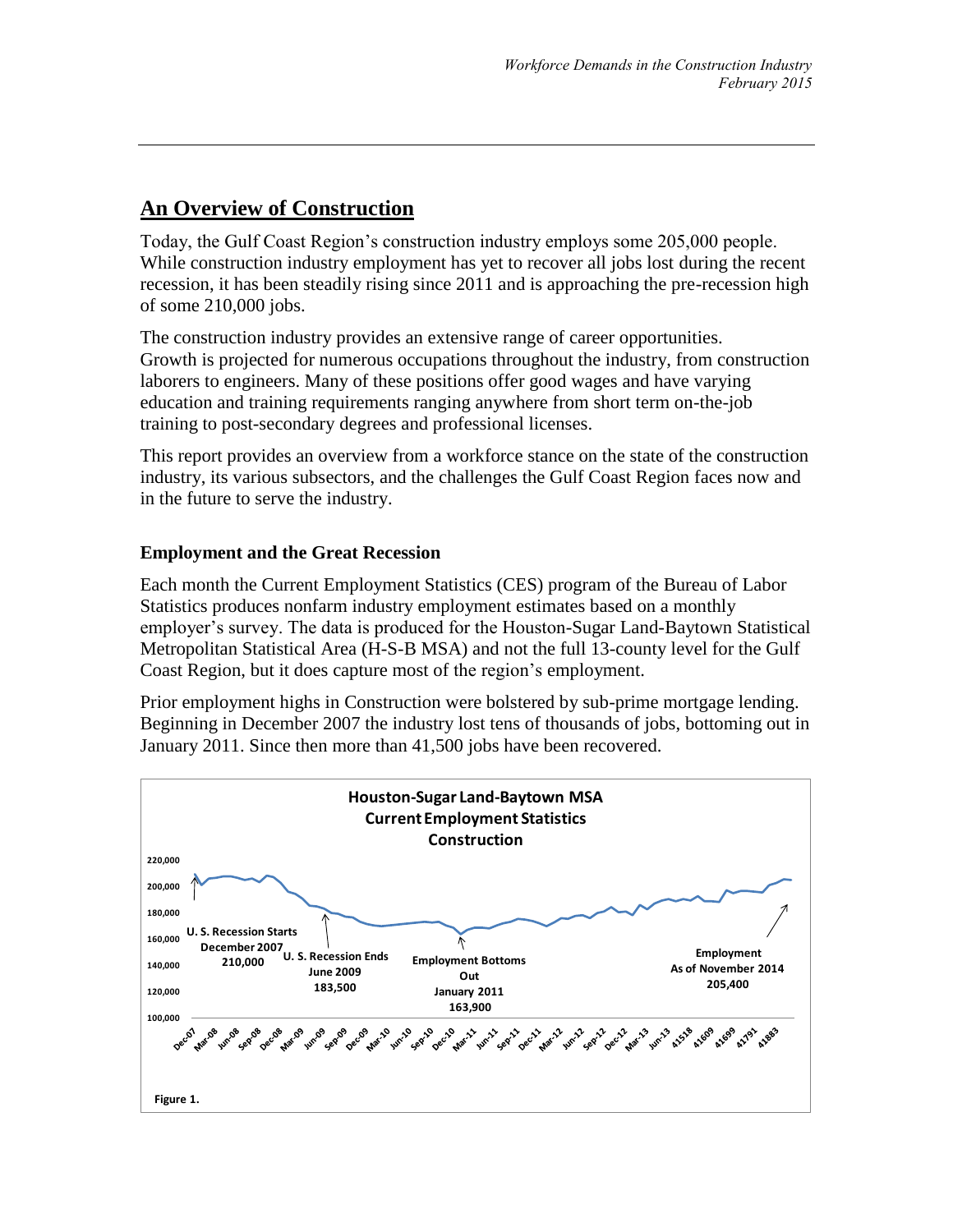Payroll data acquired from the Texas Workforce Commission enables a more detailed view of employment for the region. The following data was compiled from quarterly employment reports submitted by employers subject to the Texas Unemployment Compensation Act.

#### There are three subsectors of Construction: **Specialty Trade Contractors**, **Construction of Buildings**, and **Heavy and Civil Engineering Construction**.



Figure 2 shows payrolls for the Construction sector by subsector from 2007 to date.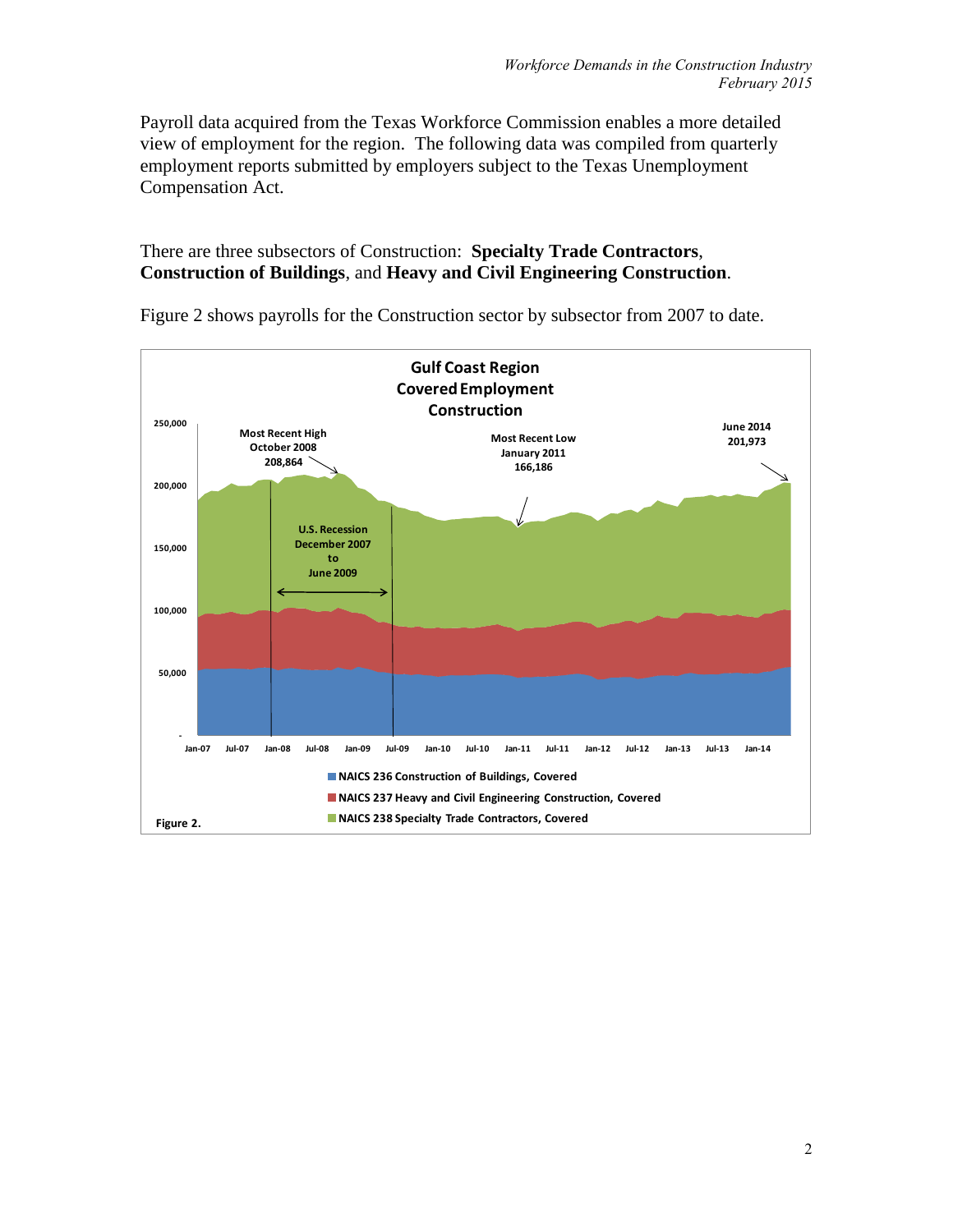In **Specialty Trade Contractors**, the largest category of jobs is found in Building Equipment Contractors – which includes establishments that do plumbing, electrical, and HVAC installation and servicing.

While payrolls for all employers in the Specialty Trade Contractors fell significantly over the great recession, they made a full recovery—up 3.0 percent from January 2007 to January 2014.

Payrolls for Building Equipment Contractors made the strongest recovery—up 7.4 percent from January 2007 to 2014.

Building Finishing Contractors have yet to recover with payrolls still down 8.5 percent from January 2007 to January 2014.

Figure 3 contains data for Specialty Trade Contractors and its included sectors.

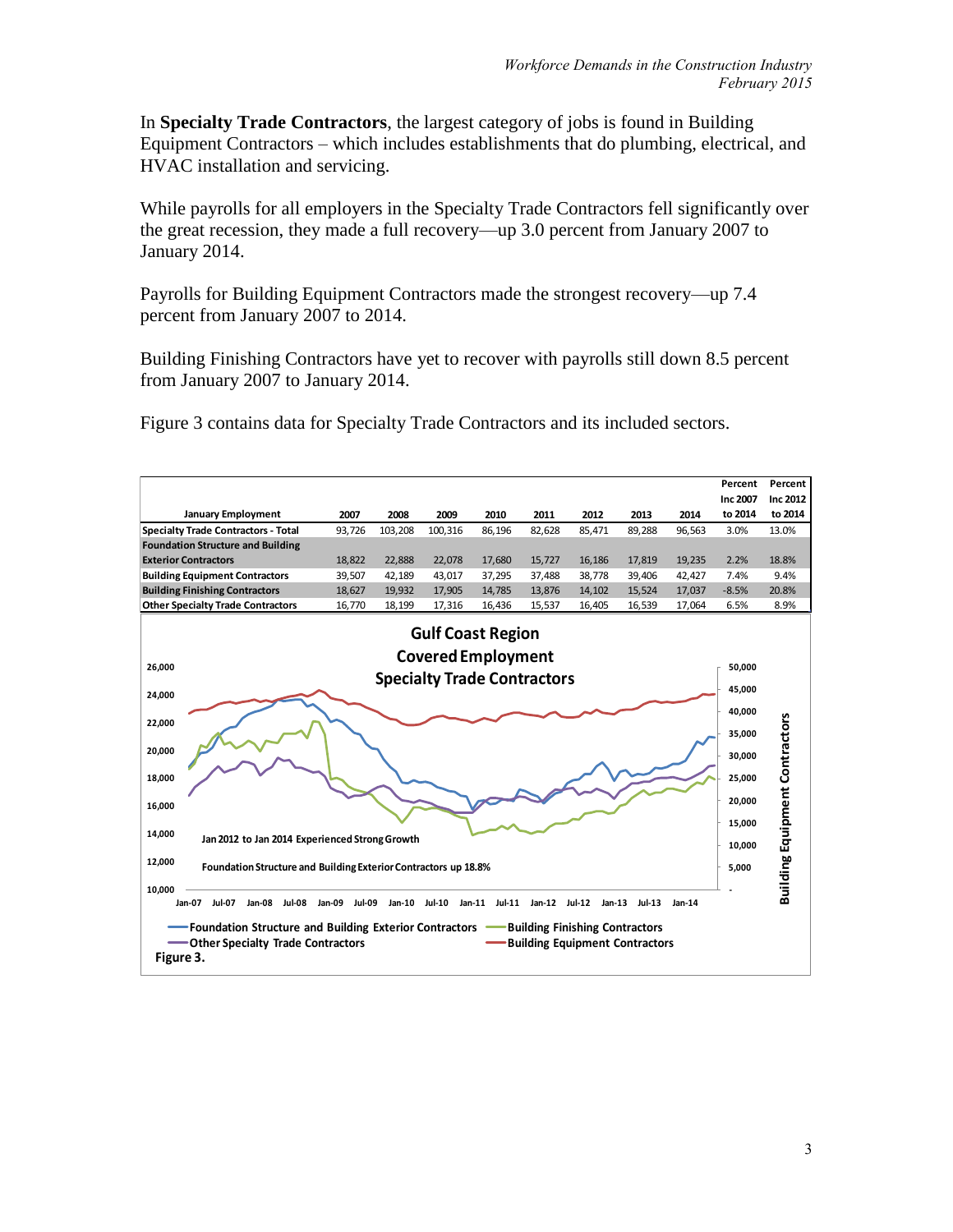For **Construction of Buildings** we find twice as many people working in Nonresidential Construction as in Residential Construction.

While job growth has returned in Residential Construction, employment remains down 15.5 percent as of January 2014.

Nonresidential Construction has seen a healthier recovery and was down only 1.4 percent from January 2007 to January 2014.

Job growth has recently resumed with payrolls increasing from January 2012 to January 2014 by 6.8 percent in Nonresidential Construction and a strong 26.6 percent in Residential Construction.

Figure 4 shows the details.

|                                          |        |        |        |        |        |        |        |        | Percent  | Percent I |
|------------------------------------------|--------|--------|--------|--------|--------|--------|--------|--------|----------|-----------|
|                                          |        |        |        |        |        |        |        |        | Inc 2007 | Inc 2012  |
| <b>January Employment</b>                | 2007   | 2008   | 2009   | 2010   | 2011   | 2012   | 2013   | 2014   | to 2014  | to 2014   |
| <b>Construction of Buildings - Total</b> | 52.021 | 52.182 | 55.073 | 47.039 | 46.156 | 44.775 | 47.655 | 49.508 | $-4.8%$  | 10.6%     |
| <b>Residential Building Construction</b> | 12.671 | 11.900 | 10.373 | 8.576  | 8.033  | 8.456  | 9.076  | 10.705 | $-15.5%$ | 26.6%     |
| Nonresidential Construction              | 39.350 | 40.282 | 44.700 | 38.463 | 38.123 | 36.319 | 38.579 | 38.803 | $-1.4%$  | 6.8%      |

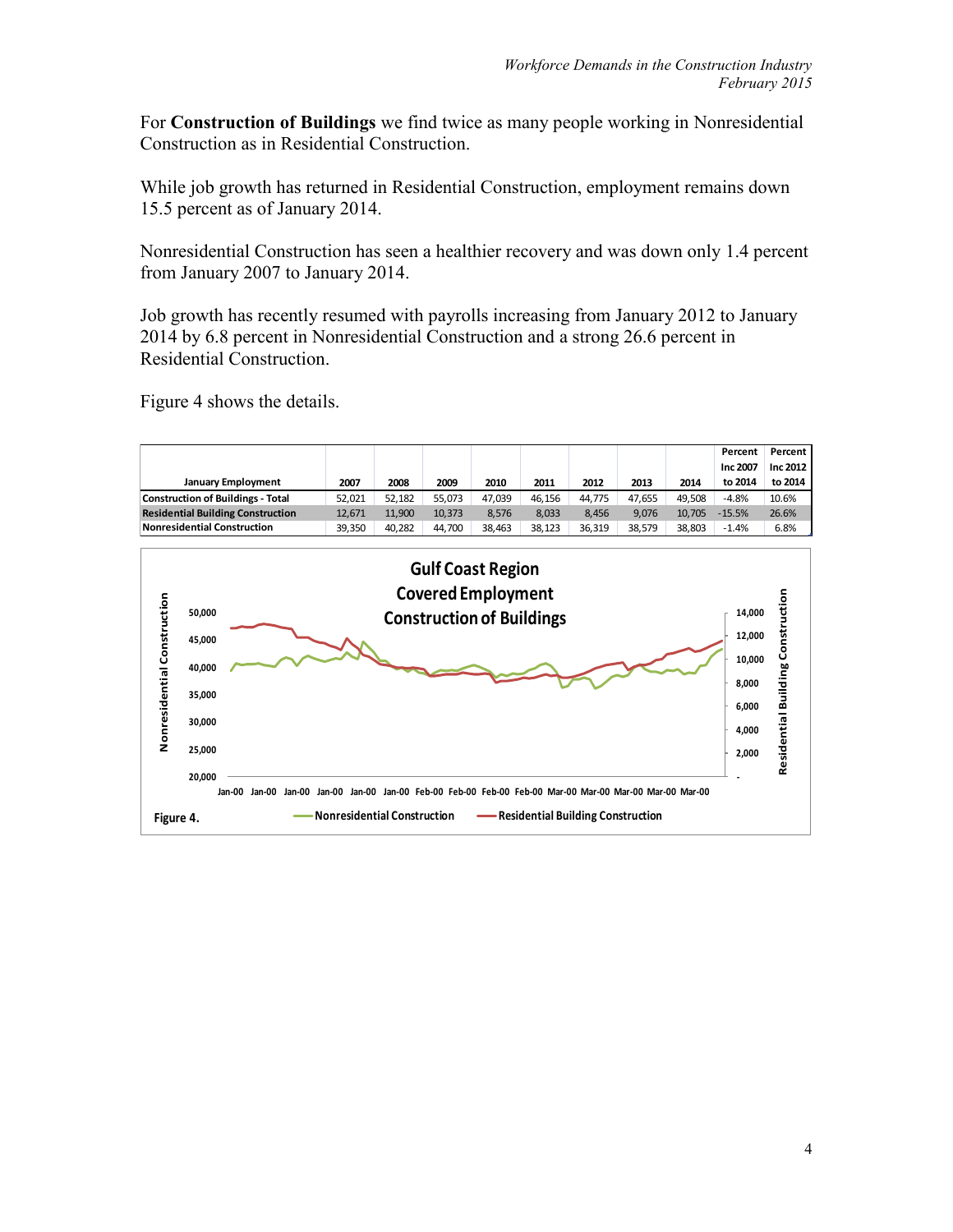In **Heavy and Civil Engineering Construction**, the major share of employment occurs in Utility System Construction which has more than three times the employment of any other subsector. This is where utility construction of water, sewer lines, and water treatment plants is found, as well as oil and gas pipeline construction.

Robust shale activity has resulted in thousands of miles of new pipelines into the Gulf Coast Region as seen in an 18.9 percent increase in Utility System Construction payrolls from January 2007 to January 2014.

Payrolls in Highway, Street and Bridge Construction have been on the rise but are down 6.3 percent in January 2014 from January 2007.

Other Civil Engineering Construction, where substantial miscellaneous construction activity is found (such as dredging, marine development, and park development), has seen payrolls stabilize recently after a 19.6-percent decline from January 2007 to January 2014.

Land Subdivision, where companies subdivide land for subsequent sale to builders, represents a much small number of jobs with payrolls down 21.1 percent from January 2007 to January 2014.

|                                             |        |        |        |        |        |        |        |        | Percent  | Percent  |
|---------------------------------------------|--------|--------|--------|--------|--------|--------|--------|--------|----------|----------|
|                                             |        |        |        |        |        |        |        |        | Inc 2007 | Inc 2012 |
| <b>January Employment</b>                   | 2007   | 2008   | 2009   | 2010   | 2011   | 2012   | 2013   | 2014   | to 2014  | to 2014  |
| <b>Heavy and Civil Engineering</b>          |        |        |        |        |        |        |        |        |          |          |
| Construction - Total                        | 42.716 | 46.201 | 42.941 | 39.421 | 37,402 | 41.448 | 46.231 | 44.624 | 4.5%     | 7.7%     |
| <b>Utility System Construction</b>          | 23,527 | 26.324 | 24.240 | 22.992 | 21.960 | 25.868 | 30.007 | 27.976 | 18.9%    | 8.1%     |
| Land Subdivision                            | 1,193  | 1.189  | 1,175  | 1.047  | 1.057  | 928    | 892    | 941    | $-21.1%$ | 1.4%     |
| <b>Highway Street and Bridge</b>            |        |        |        |        |        |        |        |        |          |          |
| <b>Construction</b>                         | 9.314  | 9.410  | 8.349  | 8.143  | 8.097  | 8.525  | 8.966  | 8.728  | $-6.3%$  | 2.4%     |
| <b>Other Civil Engineering Construction</b> | 8,682  | 9.278  | 9.177  | 7.239  | 6.288  | 6.127  | 6.366  | 6.979  | $-19.6%$ | 13.9%    |

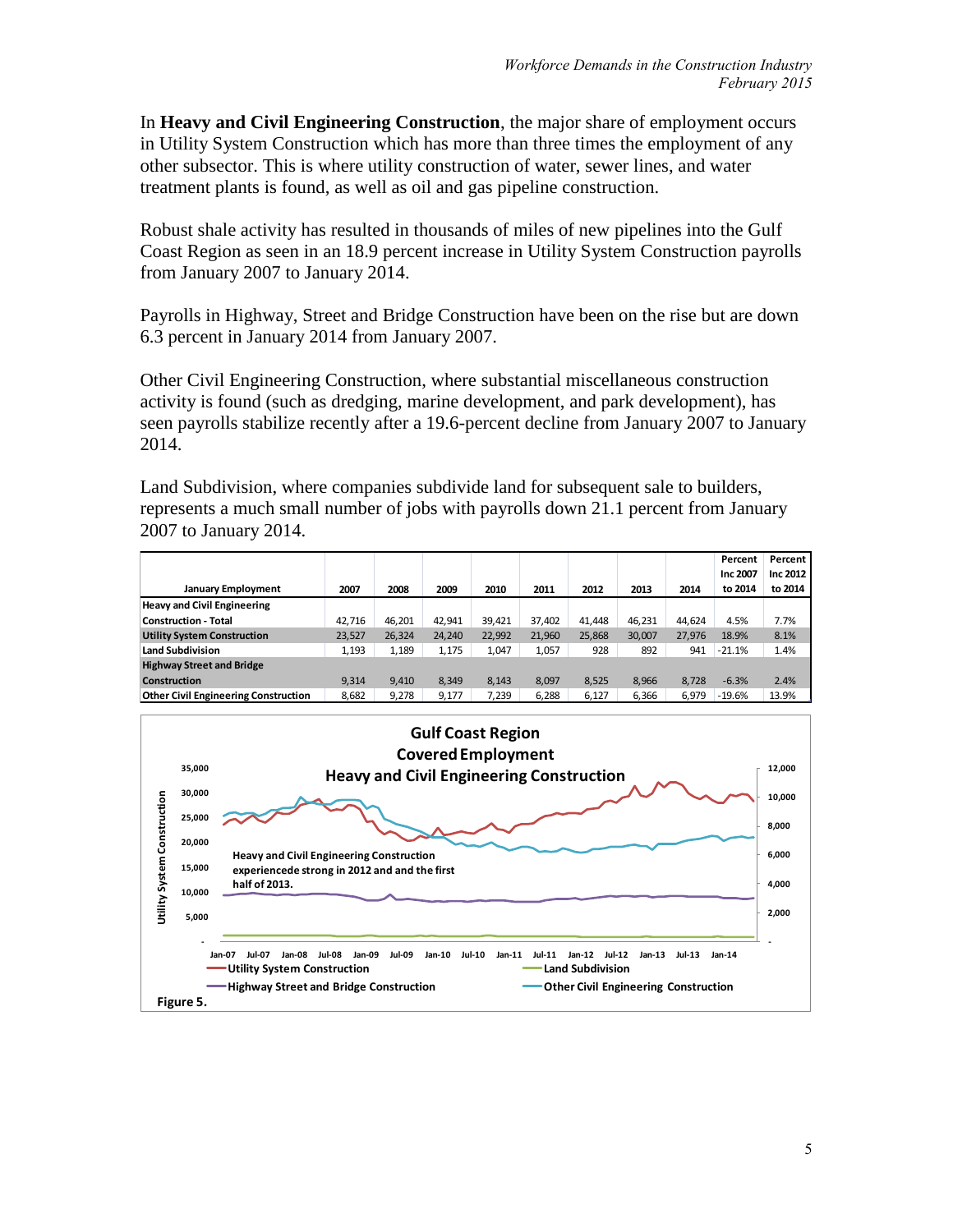#### **Challenges**

#### **Competition for Skilled Workers**

Unlike many historical recessions, the Gulf Coast Region's economy escaped a slow recovery that is often seen due to reduced energy demand. Strong drilling activity in shale regions helped place the region in the national spotlight for creating jobs. As of November 2014 the region recovered all jobs lost during the recession and added an additional 200,000 jobs. The entire Gulf Coast Region economy benefits from the energy boom which also drives the strong demand in construction industry.

Many that were working in construction prior to the recession left to work in the energy industry, leaving a gap in the construction workforce that would not be filled as demand recovered. This gap has added to an already tight labor market in the construction industry.

The Gulf Coast Region is one of the world's largest petrochemical manufacturing centers. With easy access to affordable natural gas, the future of the chemical industry is bright with major expansions under development. Supporting the petrochemical industry are thousands of miles of pipelines—and the construction of additional pipelines compounds the workforce shortages.

These expansions cause a sharp rise in demand for highly skilled workers in many crafts with contractors finding it extremely difficult to find qualified workers for their projects.

The shortages are sometimes so acute that project deadlines may be missed or projects cancelled. Shortages also cause a ripple effect with industrial construction taking workers from commercial construction which in turn is taking workers from residential construction.

#### **Public Image and the Next Generation**

Attracting the next generation to the industry is another barrier to meeting demand in construction. The construction industry is not viewed as favorably as it was in the 60's and 70's when children often followed the footsteps of their parents. Parents and teachers alike have shied away from encouraging students to pursue craft, construction, and skilled trade careers thus contributing to the workforce shortage. Recently, efforts have been made to encourage interests in the field while increasing the accessibility to career and technology education in craft, construction, and skilled trades.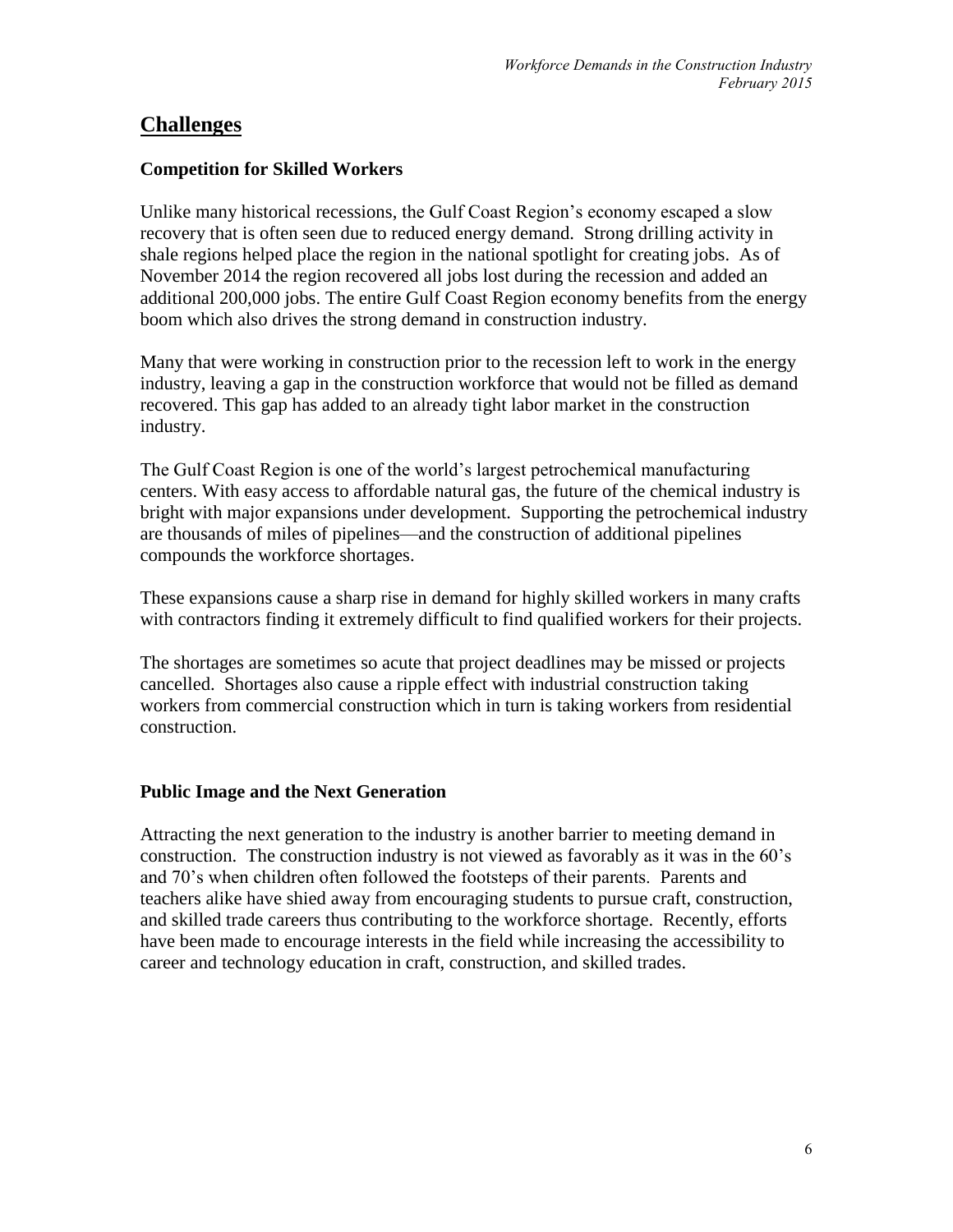#### **An Aging Workforce**

Another factor contributing to the workforce shortage is an aging population. The percentage of the population that is 55 and over has risen by 5 percent since 2000 and is expected to rise another 3 percent by 2018 to 23.36 percent.

| <b>Population by Age</b> |                                                                     |         |                   |         |                   |         |               |                |  |  |
|--------------------------|---------------------------------------------------------------------|---------|-------------------|---------|-------------------|---------|---------------|----------------|--|--|
|                          | <b>2013 ESTIMATE</b><br>2018 FORECAST<br>2010 CENSUS<br>2000 Census |         |                   |         |                   |         |               |                |  |  |
|                          | <b>Number</b>                                                       | Percent | <b>Number</b>     | Percent | <b>Number</b>     | Percent | <b>Number</b> | <b>Percent</b> |  |  |
| Total                    | 4,854,389                                                           |         | 100.00% 6,087,133 |         | 100.00% 6,366,422 | 100.00% | 7,064,464     | 100.00%        |  |  |
| Age 55+                  | 739.122                                                             | 15.23%  | 1,156,059         | 18.99%  | 1,294,545         | 20.33%  | 1,650,040     | 23.36%         |  |  |



The age of the construction workforce is increasing rapidly with the number approaching retirement age compounding the severity of workforce shortages in the region. The percentage of workers ages 55 and over in the construction industry has nearly doubled from 11 percent in 2000 to 21 percent in 2014. See figures 6, 7, and 8.

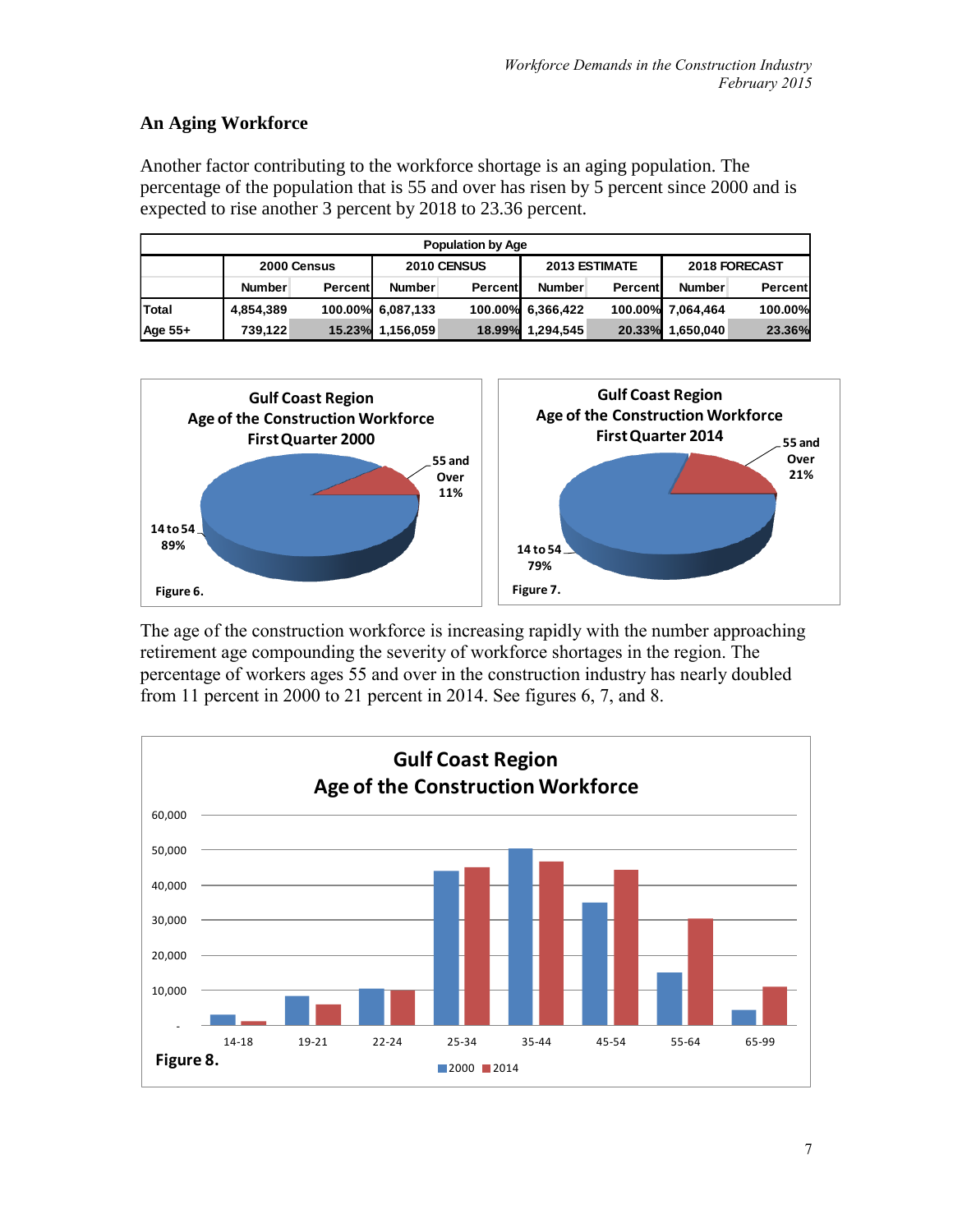#### **Construction and Wage Pressures Driven by Shortages**

Each of the three subsectors of construction makes significant contributions to the region in terms of wages. Specialty Trade Contractors had the largest payroll of over \$1.3 billion in first quarter 2014 representing 38 percent of all wages in the construction industry.

Since the beginning of the recession, the growth in wages in the construction industry has outpaced that of the private sector as a whole.

- While average wages in the private sector increased by 23.8 percent from 2007 to 2014, wages in Construction have increased by 30.1 percent.
- Construction of Buildings and Heavy and Civil Engineering Construction experienced strongest wage gains over this time increasing by more than 30 percent.
- Wage increases are a clear indicator that demand exceeds supply in the construction industry.

The wage data that follows was compiled from quarterly employment and wage reports submitted by employers subject to the Texas Unemployment Compensation Act.

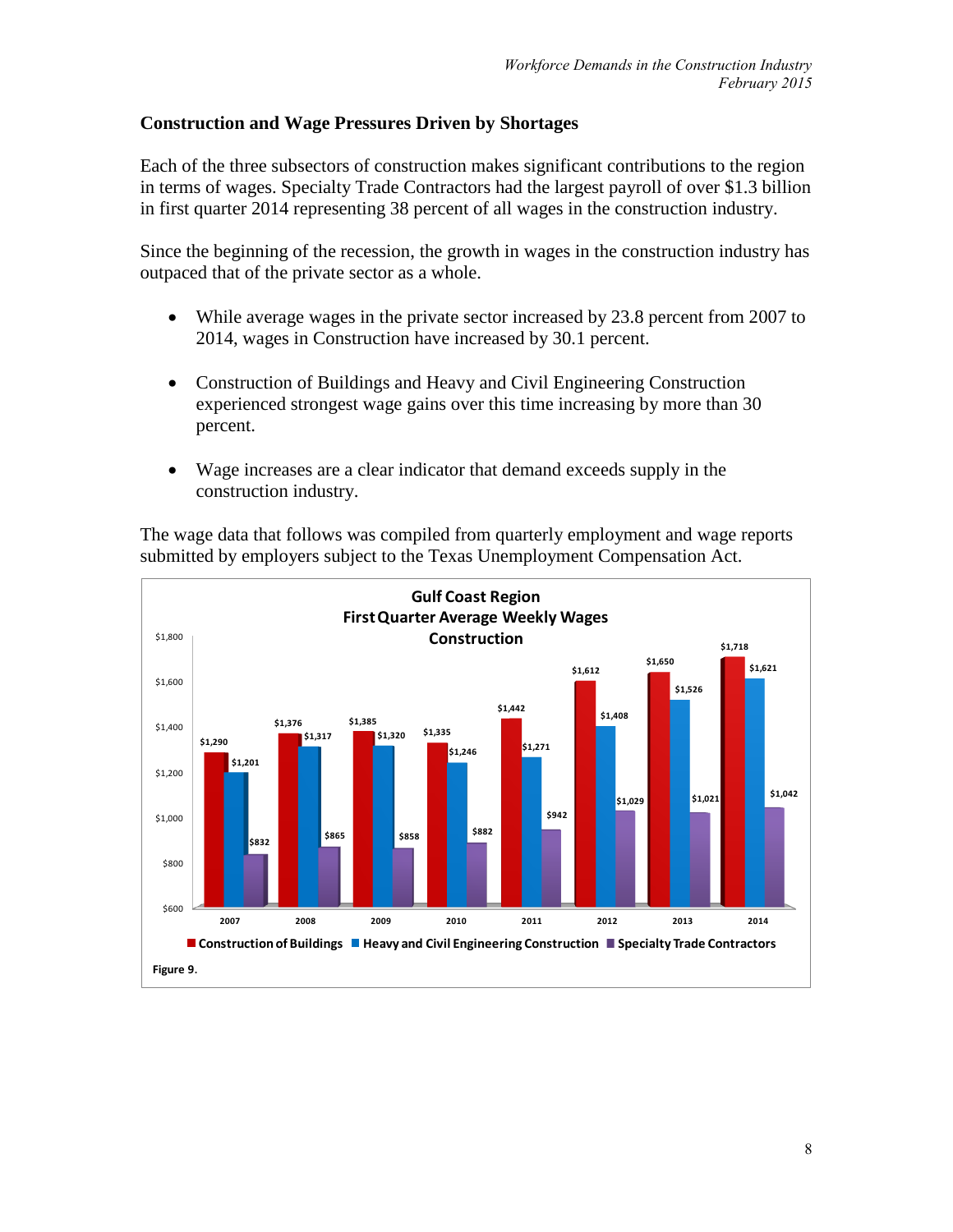|                                                 |         |         | <b>Percent Increase</b> |
|-------------------------------------------------|---------|---------|-------------------------|
| Year                                            | 2007    | 2014    | 2007 to 2014            |
| <b>Private Sector - Total</b>                   | \$1,097 | \$1,358 | 23.8%                   |
| <b>Construction - Total</b>                     | \$1,041 | \$1,354 | 30.1%                   |
| <b>Construction of Buildings</b>                | \$1,290 | \$1,718 | 33.2%                   |
| <b>Heavy and Civil Engineering Construction</b> | \$1,201 | \$1,624 | 35.2%                   |
| <b>Specialty Trade Contractors</b>              | \$832   | \$1,042 | 25.2%                   |

### **Where the Jobs Will Be**

#### **Industry Projections: 2012 to 2022**

The Gulf Coast Region's employment is projected to add **712,430 jobs** from **2012 to 2022**. The 23.8% growth rate is higher than the previously projected 22.7% for the period of 2010 to 2020.

The pace of job **growth in construction** is predicted to be above average in the Gulf Coast Region with a **projected 28.7%** increase over the ten year period. Employment in construction is projected to increase from 182,680 jobs in 2012 to 235,140 jobs in 2022 adding 52,460 jobs. Nearly every category in construction is projected to expand at an above average pace.

Nearly half of the increase in construction employment is expected to be in Special Trade Contractors (NAICS 238), up 24,930 jobs, or 27.8% over the ten year period but the fastest growth will be in Utility System Construction, up 10,470 jobs or 35.8%.

| <b>Annual Average</b> |                                                       |                   |                      |        |       |
|-----------------------|-------------------------------------------------------|-------------------|----------------------|--------|-------|
| <b>Industry</b>       | <b>Industry</b>                                       | <b>Employment</b> | <b>Number Growth</b> |        |       |
| Codes                 | Title                                                 | 2012              | 2022                 | Change | Rate  |
|                       |                                                       |                   |                      |        |       |
| 23                    | <b>Construction</b>                                   | 182,680           | 235,140              | 52,460 | 28.7% |
| 236                   | <b>Construction of Buildings</b>                      | 47.500            | 60.480               | 12.980 | 27.3% |
| 2361                  | <b>Residential Building Construction</b>              | 9,080             | 12.020               | 2,940  | 32.4% |
| 2362                  | Nonresidential Building Construction                  | 38,420            | 48.460               | 10,040 | 26.1% |
| 237                   | Heavy & Civil Engineering Construction                | 45,650            | 60.190               | 14.540 | 31.9% |
| 2371                  | <b>Utility System Construction</b>                    | 29.210            | 39.680               | 10.470 | 35.8% |
| 2372                  | <b>Land Subdivision</b>                               | 940               | 990                  | 50     | 5.3%  |
| 2373                  | Highway, Street, & Bridge Construction                | 9,000             | 11.280               | 2,280  | 25.3% |
| 2379                  | Other Heavy Construction                              | 6.500             | 8.240                | 1.740  | 26.8% |
| 238                   | <b>Specialty Trade Contractors</b>                    | 89,530            | 114.460              | 24,930 | 27.8% |
| 2381                  | <b>Building Foundation &amp; Exterior Contractors</b> | 17.800            | 22.770               | 4.970  | 27.9% |
| 2382                  | <b>Building Equipment Contractors</b>                 | 39,510            | 50.960               | 11.450 | 29.0% |
| 2383                  | <b>Building Finishing Contractors</b>                 | 15.050            | 18,860               | 3,810  | 25.3% |
| 2389                  | <b>Other Specialty Trade Contractors</b>              | 17,170            | 21,880               | 4,710  | 27.4% |

#### **GULF COAST REGION PROJECTIONS**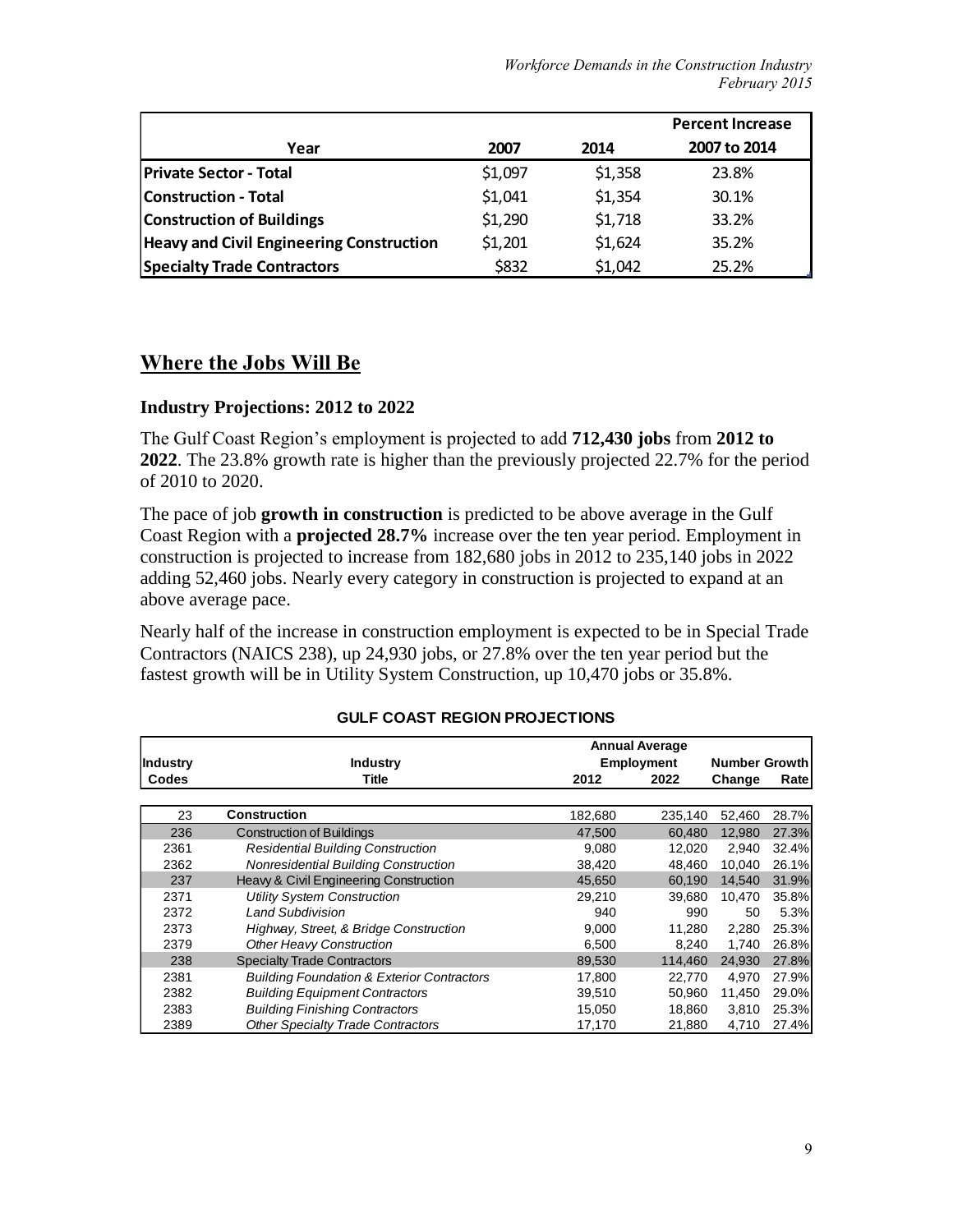#### **Occupations in Construction, Where the Jobs Are 2014**

The following table represents the top 20 occupations in the construction industry and their estimated 2014 employment levels. The total number of people working in the Gulf Coast Region under the capacity of each occupation is actually larger.

#### **Gulf Coast Region Construction (NAICS 23) Top 20 Construction Occupations**

| OCC.    |                                                                                     | Estimated 2014 | <b>Percent of Construction</b> | 2013<br>Average<br>Hourly |
|---------|-------------------------------------------------------------------------------------|----------------|--------------------------------|---------------------------|
| CODE    | <b>OCCUPATIONAL TITLE</b>                                                           | Employment     | <b>Industry Employment</b>     | Wage*                     |
| 47-2061 | <b>Construction Laborers</b>                                                        | 29.562         | 15.2                           | \$13.59                   |
| 47-1011 | First-Line Supervisors of Construction Trades &<br><b>Extraction Workers</b>        | 13.224         | 6.8                            | \$31.01                   |
| 47-2111 | Electricians                                                                        | 9,948          | 5.1                            | \$22.63                   |
|         | 47-2031 Carpenters                                                                  | 9.006          | 4.6                            | \$16.60                   |
|         | 11-9021 Construction Managers                                                       | 8.408          | 4.3                            | \$42.04                   |
|         | Operating Engineers & Other Construction Equipment<br>47-2073 Operators             | 7,878          | 4.0                            | \$20.63                   |
|         | 47-2152 Plumbers, Pipefitters, & Steamfitters                                       | 7,781          | 4.0                            | \$24.21                   |
| 11-1021 | <b>General &amp; Operations Managers</b>                                            | 5,703          | 2.9                            | \$62.77                   |
| 43-9061 | Office Clerks, General                                                              | 5.444          | 2.8                            | \$15.68                   |
| 47-2141 | Painters, Construction & Maintenance                                                | 4,833          | 2.5                            | \$15.71                   |
|         | 47-2051 Cement Masons & Concrete Finishers                                          | 4.671          | 2.4                            | \$14.25                   |
|         | Secretaries & Administrative Assistants, Ex. Legal,<br>43-6014 Medical, & Executive | 4,526          | 2.3                            | \$16.31                   |
|         | Heating, Air Conditioning, & Refrigeration Mechanics<br>49-9021 & Installers        | 4.389          | 2.3                            | \$20.87                   |
|         | 51-4121 Welders, Cutters, Solderers, & Brazers                                      | 3,113          | 1.6                            | \$20.56                   |
|         | 13-1051 Cost Estimators                                                             | 2.846          | 1.5                            | \$33.43                   |
|         | 47-2221 Structural Iron & Steel Workers                                             | 2,585          | 1.3                            | \$19.58                   |
|         | 53-3032 Heavy & Tractor-Trailer Truck Drivers                                       | 2.567          | 1.3                            | \$22.51                   |
|         | 47-2081 Dryw all & Ceiling Tile Installers                                          | 2.503          | 1.3                            | \$15.39                   |
|         | 47-3013 Helpers--Electricians                                                       | 2,482          | 1.3                            | \$15.29                   |
|         | Helpers--Pipelayers, Plumbers, Pipefitters, &<br>47-3015 Steamfitters               | 2,431          | 1.2                            | \$14.90                   |

\*Not industry specific.

Five of the top 20 construction occupations are currently on the Gulf Coast Workforce Board's list of targeted high-skill high-growth occupations:

- Electricians
- Plumbers, Pipefitters, & Steamfitters
- Heating, Air Conditioning, & Refrigeration Mechanics and Installers
- Welders, Cutters, Solderers, and Brazers
- Cost Estimators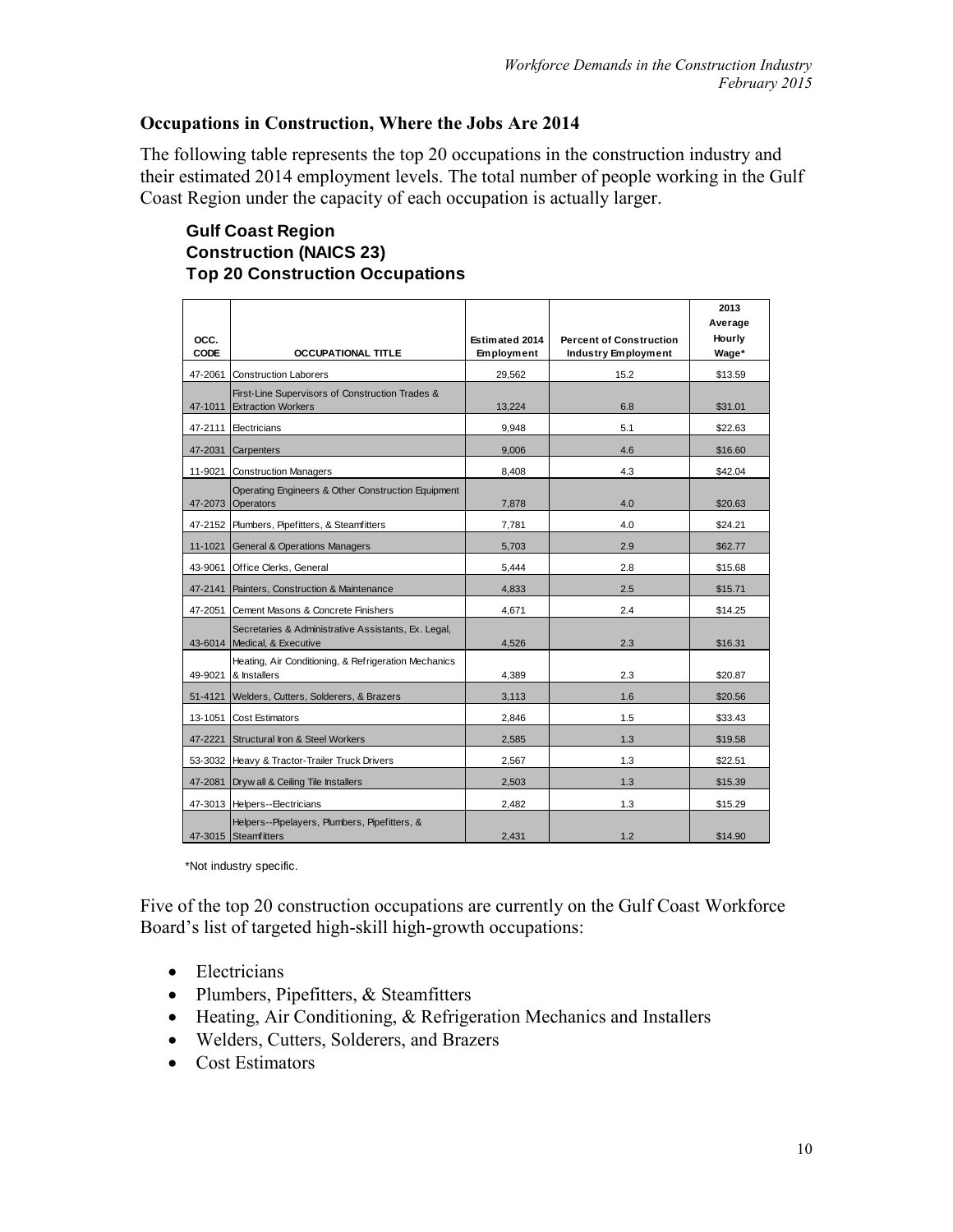#### **Occupation Projections: 2012 to 2022**

Employment demand is a function of both job creation and replacement needs. The following table represents total projected employment demand across all industries in the Gulf Coast Region for 20 of the top frontline construction occupations. Occupations were selected based on their overall concentration of employment in the construction industry.

#### **Gulf Coast Region Top 20 Frontline Construction Occupations Total Growth and Replacement Demand - All Industries**

| OCC.<br><b>CODE</b> | <b>OCCUPATIONAL TITLE</b>                                               | 2012   | 2022   | 10 Year<br><b>Number</b><br>Change | 10 Year<br>Pct Chg | Annual<br>Growth | Annual<br>Replacement | Total<br>Annual<br>Demand |
|---------------------|-------------------------------------------------------------------------|--------|--------|------------------------------------|--------------------|------------------|-----------------------|---------------------------|
| 47-2061             | <b>Construction Laborers</b>                                            | 43,440 | 54,250 | 10,810                             | 24.9               | 1,080            | 930                   | 2,010                     |
| 51-4121             | Welders, Cutters, Solderers, & Brazers                                  | 17,210 | 21,730 | 4,520                              | 26.3               | 450              | 420                   | 870                       |
| 47-1011             | First-Line Supervisors of Construction Trades<br>& Extraction Workers   | 21,120 | 27,040 | 5,920                              | 28                 | 590              | 230                   | 820                       |
|                     | 11-9021 Construction Managers                                           | 21.470 | 25,870 | 4.400                              | 20.5               | 440              | 340                   | 780                       |
|                     | 47-2111 Electricians                                                    | 14,560 | 18,220 | 3,660                              | 25.1               | 365              | 275                   | 640                       |
|                     | 47-2031 Carpenters                                                      | 15,150 | 19,010 | 3,860                              | 25.5               | 385              | 185                   | 570                       |
|                     | Operating Engineers & Other Construction<br>47-2073 Equipment Operators | 10.780 | 13,600 | 2,820                              | 26.2               | 280              | 240                   | 520                       |
|                     | 47-2152 Plumbers, Pipefitters, & Steamfitters                           | 10.450 | 13,000 | 2,550                              | 24.4               | 255              | 130                   | 385                       |
|                     | 47-2141 Painters, Construction & Maintenance                            | 8.620  | 10.580 | 1.960                              | 22.7               | 195              | 130                   | 325                       |
| 49-9021             | Heating, Air Conditioning, & Refrigeration<br>Mechanics & Installers    | 6,270  | 7,880  | 1,610                              | 25.7               | 160              | 160                   | 320                       |
|                     | 13-1051 Cost Estimators                                                 | 4.430  | 5.880  | 1.450                              | 32.7               | 145              | 140                   | 285                       |
| 49-3042 Engines     | Mobile Heavy Equipment Mechanics, Ex.                                   | 4.600  | 5,810  | 1210                               | 26.3               | 120              | 135                   | 255                       |
| 47-2051             | Cement Masons & Concrete Finishers                                      | 4.850  | 6,210  | 1.360                              | 28                 | 135              | 55                    | 190                       |
|                     | 47-2211 Sheet Metal Workers                                             | 4.020  | 5.020  | 1000                               | 24.9               | 100              | 75                    | 175                       |
|                     | 47-2221 Structural Iron & Steel Workers                                 | 2.590  | 3.270  | 680                                | 26.3               | 70               | 85                    | 155                       |
|                     | 47-3013 Helpers--Electricians                                           | 2.370  | 3,250  | 880                                | 37.1               | 90               | 35                    | 125                       |
| 47-3015             | Helpers--Pipelayers, Plumbers, Pipefitters, &<br><b>Steamfitters</b>    | 2.380  | 3,070  | 690                                | 29                 | 70               | 35                    | 105                       |
|                     | 47-2081 Dryw all & Ceiling Tile Installers                              | 2.970  | 3.640  | 670                                | 22.6               | 65               | 30                    | 95                        |
|                     | 47-2132 Insulation Workers, Mechanical                                  | 1.390  | 2,050  | 660                                | 47.5               | 65               | 20                    | 85                        |
|                     | 47-2021 Brickmasons & Blockmasons                                       | 1,490  | 2,050  | 560                                | 37.6               | 55               | 15                    | 70                        |

Six of the top 20 frontline construction occupations are currently on the Gulf Coast Workforce Board's list of targeted high-skill high-growth occupations:

- Electricians
- Plumbers, Pipefitters, & Steamfitters
- $\bullet$  Heating, Air Conditioning, & Refrigeration Mechanics and Installers
- Welders, Cutters, Solderers, and Brazers
- Cost Estimators
- Mobile Heavy Equipment Mechanics